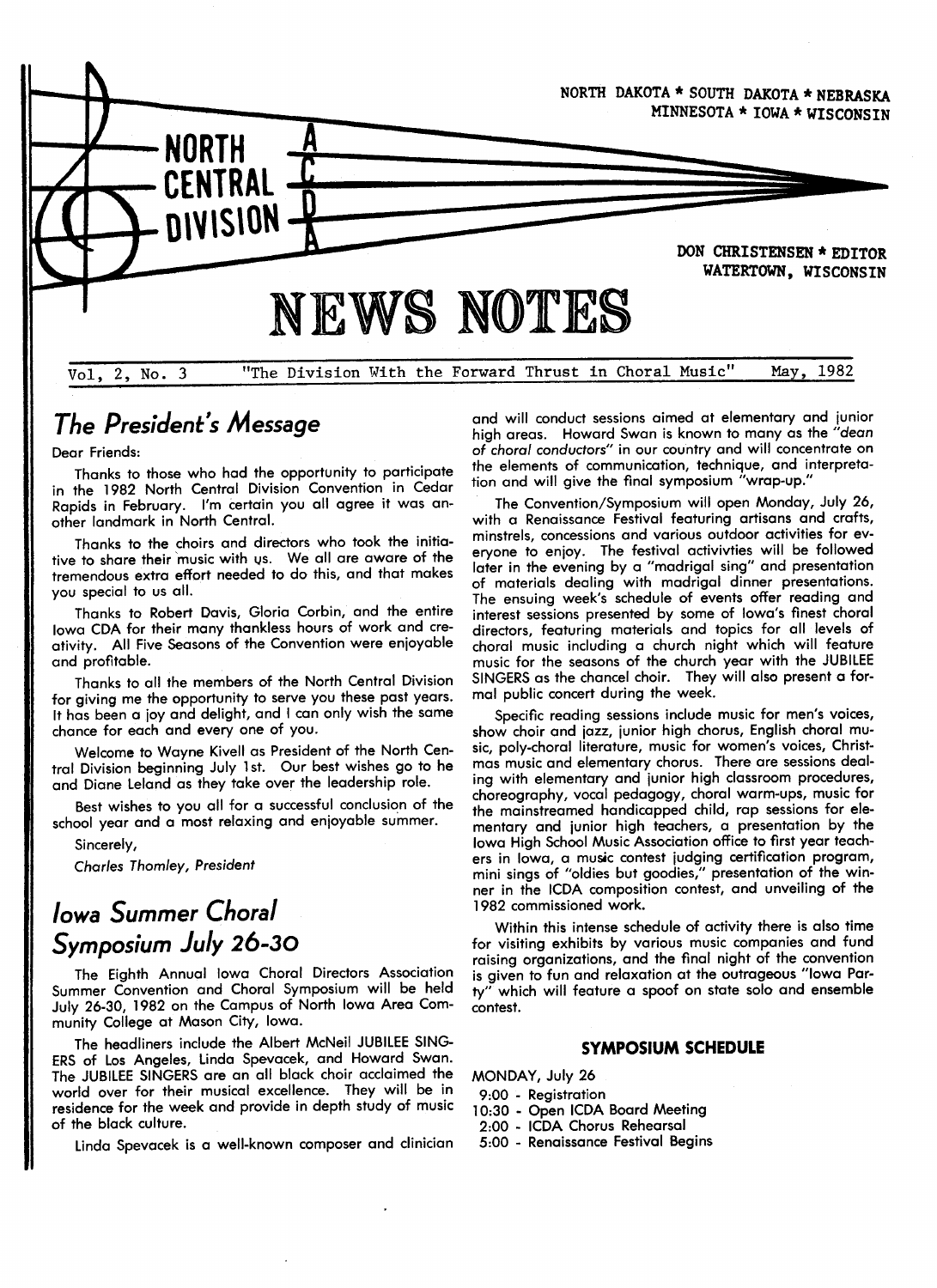TUESDAY, July 27 8:20 - Choral Warm-ups 8:30 - Reading Session - Junior High 9:10 - ALBERT MCNEIL - Spirituals 10:40 - LINDA SPEVACEK - Elementary & Junior High 11 :50 - Concurrent Interest Sessions - Spevacek - Rap Session - IHSMA 1st Year Iowa Teachers 1:10 - Mini Sing 1:15 - ALBERT MCNEIL - Spirituals 2:15 - Reading Session - Womens' Voices 3:10 -LINDA SPEVACEK -Elementary & Junior High 4:15 - IHSMA Judging Certification 6:55 - Mini Sing 7:00 - Reading Session - Mens' Voices 7:40 - lcDA General Meeting 8:00 - Contemporary Composers Contest 8:30 - JUBILEE SINGERS - Informal Concert WEDNESDAY, July 28 8:20 - Choral Warm-ups 8:30 - Reading Session - Middle School 9:10 - ALBERT MCNEIL - Gospel Music 10:40 - Mini Sing 10:45 - General Session - Elementary 11 :50 - Concurrent Interest Sessions - Vocal Pedagogy - Music for the Mainstream, Handicapped Child 1:10 - Mini Sing 1:15 - General Session - Junior High 2:15 - Reading Session - Show/Jazz Choir 3:10 -ALBERT MCNEIL -Gospel Music 4:15 -Choreography 7:15 - ICDA General Meeting 7:30 - ICDA Commissioned Work 8:00 - Church Night THURSDAY, July 29 8:20 - Choral Warm-ups 8:30 - Reading Session - Christmas 9:10 - HOWARD SWAN - The Choral Conductor as Communicator 10:40 - Mini Sing 10:45 - ALBERT MCNEIL - Contemporary Black Literature 11 :50 - Interest Session

- Vocal Pedagogy
- 1:25 Mini Sing
- 1:30 Reading Session English Choral Music
- 2:10 HOWARD SWAN The Choral Conductor as Technician 3:25 - Mini Sing
- 3:30 ALBERT MCNEIL Contemporary Black Literature
- 7:15 ICDA General Meeting
- 8:00 JUBILEE SINGERS Public Concert
- 9:30 Party!!
- FRIDAY, July 30
- 8:50 Choral Warm-ups
- 9:00 Mini Sing
- 9:05 HOWARD SWAN -The Choral Conductor as Interpreter
- 10:30 Reading Session Poly-Choral
- 11 :10 -HOWARD SWAN -Convention Wrap-up

The most notable item of the entire Convention/Symposium is that one may experience the entire week of activities for only S135.00 which includes room, board and tuition and over \$100.00 worth of complimentary music. Graduate credit is also available at an additional fee.

For further information contact Alan J. Hagen, 206 llth Street, S.W., Waverly, Iowa 50677,1982 lcDA Convention/ Symposium Chairman.

## uinversily of Minnesota to hold 2nd Annual Interdisciplinary Colloquium on the Use and Care of the Human Voice

Many of you may be aware that last year the University of Minnesota held the first interdisciplinary Colloquium on the Use and Care of the Human Voice. Unless you were fortunate enough to attend that Colloquium you may not be aware of the enthusiastic response it received. Over 90 percent of the individuals involved expressed that, "not only did the conference satisfy their objectives but will be extremely helpful in their work." ln response to the need indicated by the first program to the overwhelming positive response, the Department of Conferences will again sponsor the interdisciplinary colloquium in the summer of 1982.

As was true last year, the program has been carefully planned and conceptualized to convene an illustrious panel of ''practitioners" in the fields associated with the human voice. Enclosed is a list of topics and the faculty who present them at the 1982 colloquium. To our knowledge, the colloquium program is the only one of its kind in the country, which includes innovative and thought-provoking explorations of the physiological, psychological, and pedagogical aspects of the human voice. Mark July 19-23, 1982, on your calendar now.

### PROGRAM TOPICS AND FACULTY

"Acoustics: Vocal Timbre and Spectrum Analysis of the Human Voice" by Dr. Peter Roll

Dr. Roll is an associate professor in the University of Minnesota School of Physics and Astronomy. Within that department, one of his activities is teaching a course on musical acoustics. He is also a member of the horn section of the Civic Orchestra in Minneapolis.

# "Nature and Nurture of the Human Voice" by Dr. Clark Starr

Dr. Starr is a professor and director of graduate studies in the Department of Communication Disorders at the University of Minnesota. He teaches courses in the identification and treatment of functional and organic voice disorders.

### "Perception of Auditory Feedback" by Dr. Dixon Ward

Dr. Ward is an internationally known University of Minnesota faculty member who specializes in auditory feedback and hearing perception.

### "Hypnosis, Guided Imagery, and Recapturing" by Dr. Randall LaKosky

Dr. LaKosky is a practicing psychiatrist in the Minnesota-St. Paul area who has particular expertise with hypnotherapy and an interest in adapting hypnotherapeutic techniques to vocal training and use.

### "Voice Use and Principles of Voice Therapy" by Mr. Oren Brown

Mr. Brown spent 16 years as a consultant on the staff of the Washington University School of Medicine in St. Louis and is a member of the voice faculty of The Julliard School and a private teacher in New York City. He has devoted his entire teaching career of over 45 years to the development of exercises for building voices and correcting vocal problems.

### `'Dysphonia and Preventive Measures" by Dr. Van Lawrence

Dr. Lawrence is an otolaryngologist at MacGregor Medical Center in Houston, Texas. He is the editor of a series of scientific volumes entitled. ''Care of the Professional Voice." and is company physician for the Houston Grand Opera.

#### PROGRAM FACULTY

Donna Dacus, Program Director - 219 Nolte Center, 315 Pillsbury Drive S.E., University of Minnesota, Minneapolis, MN 55455, (612) 376-2578.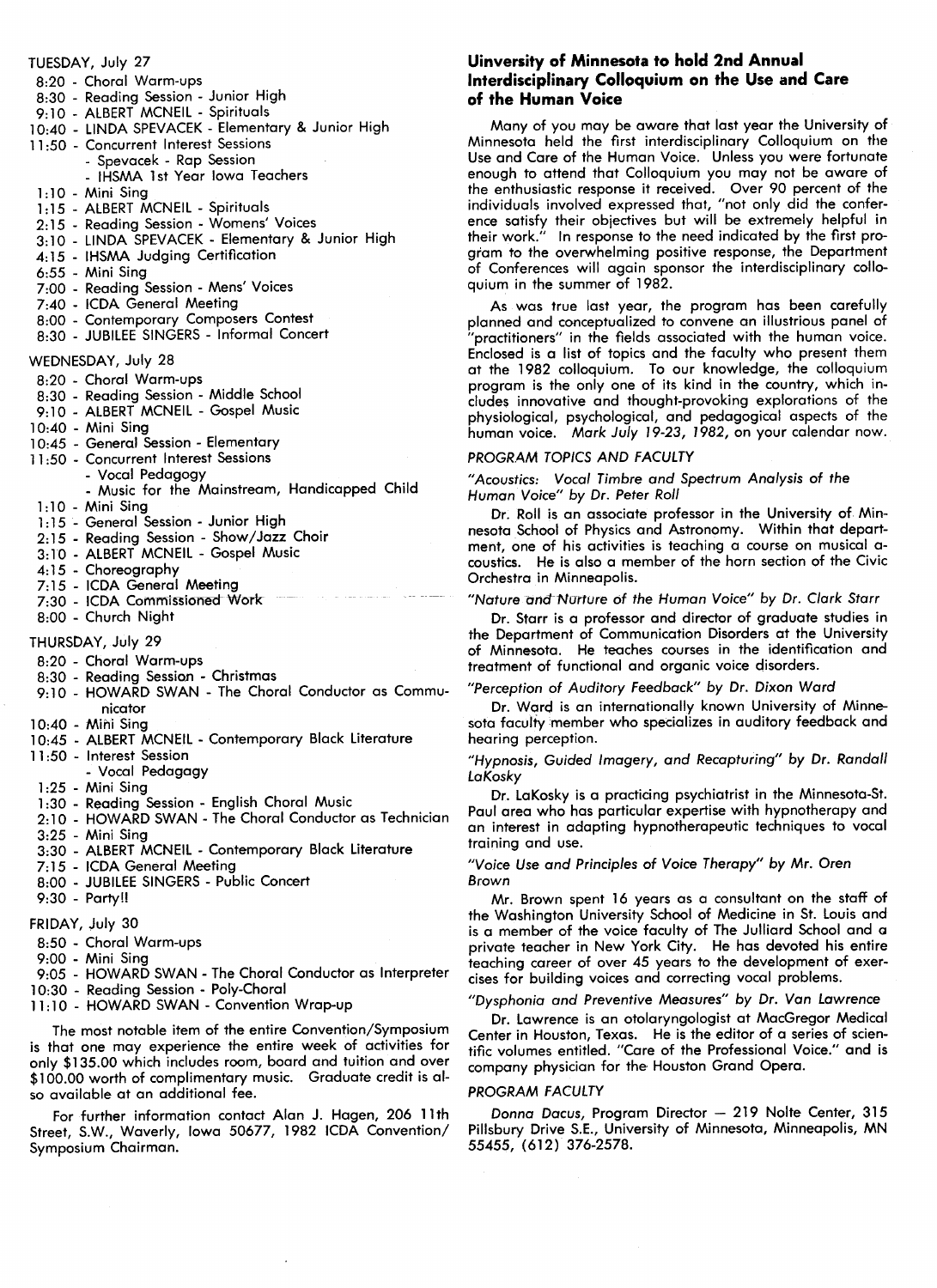Dr. Dwayne Jorgenson, Colloquium Director - Dr. Jorgenson is an associate professor with the University of Minnesota School of Music. He is a choral conductor and teacher of vocal pedagogy.

Dr. Robert Sataloff - Dr. Sataloff is a neuro-otologist in Philadelphia. He is a Ph.D. candidate in vocal performance and is teacher of vocal pedagogy and a choral conductor.

Dr. Roy Schuessler - Dr. Schuessler is a retired professor of music at the University of Minnesota. He has over 40 years of experience as a teacher of voice. His special area of interest is the adolescent voice.

Dr. Leon Thurman, Colloquium Associate Director - Dr. Thurman is an instructor of voice and choral music and proiect director of the Vocal/Choral Outreach Program at Macphail Center for the Arts, University of Minnesota.

For more information contact: Dept. of Conferences, 131 Nolte Center, 315 Pillsbury Dr. S.E., Minneapolis MN 55455, Phone (612) 373-4984.

# Sir David Willcocks to Visit Wisconsin This Summer

by Carrel Pray

There is no other name in the world of boy choirs than that of Sir David Willcocks which speaks immediately of such magic. That he is coming to Wisconsin this summer (through the Green Lake Music Festival) to conduct a workshop on the campus of Ripon College is, indeed, good fortune for all of us caught up in the world of boys' choirs.

For many years now I have followed the work of this worldrenowned musician, mostly through his innumerable recordings made of the famous King's College Choir. It was a dream come true when in 19771 was able to attend four months of his rehearsing the Royal College of Music Choir in London as a memorial the year after Britten's death.

The experience was one I shall never forget. A kindness and a gentleness always showed through his powerful and energetic conducting which brought out the top performance of all the musicians he worked with. It was an inspiration to me to see this charismatic person in action.

At present Sir David is the director of the Royal College of Music, London. For seventeen years he was director of the choir of King`s College, Cambridge University, and has served as director of many other choirs, such as the London Bach Choir. He has made numerous recordings with the English Chamber Orchestra, the Philharmonic, St. Martin-in-the-Field and the London Symphony Orchestra and his arrangements<br>are used by choirs, including our own, throughout the world. His leadership and achievement in both the academic and professional worlds of music have been extraordinary.

This is Sir David Willcocks' first visit to the Midwest. The week at Ripon will be attended by directors of Wisconsin's boy choirs and by boys from some of those choirs fortunate enough to attend.

For more information contact: Carrel Pray, Director, Madison Boy Choir, P.O. Box 4204, Madsion, Wl 53711, Phone (608) 833-5657.

# plan Now - Nashville 1983

Contact: George Berglund, Publicity Chair (612) 871-7359

The 1983 National Convention of the American Choral Directors Association will be held March 10-12,1983, in Nashville, Tennessee. Headlining the convention program will. be appearances by The Swedish Radio Choir (Stockholm), Eric Ericson, Conductor; the Atlanta Symphony Chamber Chorus and Orchestra, Robert Shaw, Conductor; an Ecumenical Service; and many Special Interest Sessions on all areas of the

choral art.

Thousands of choral musicians throughout the Unittd States and Canada are expected to set a new National ACDA Convention attendance record at Nashville in 1983, and potential tend - including checking into the considerable 30% savings available on excursion airfares.

The official opening of the 1983 National ACDA Convention is Thursday, March 10, at 8:30 a.m. The closing concert will be at 8:00 p.m. on Saturday, March 12. A Pre-Convention Assembly of State and Division Presidents and National Standing Committee Chairs will be held Wednesday, March 9, at  $6:30$  p.m.

The principal performing facility for the convention will be the beautiful Tennessee Performing Arts Center, which houses three acoustically-superior auditoriums. Convention hotels in Nashville will be the Hyatt Regency, Radisson, and Sheraton. Room rates have been projected to range between \$35-\$55 per night.

Official hotel registration materials will be mailed to all ACDA members and printed in The Choral Journal in the fall of 1982.

# A LITTLE BIT ABOUT A LOT OF THINGS -

by Sandy Chapman, Editor, ICDA "Sounding Board"

A Little Bit About a Lot of Things:

Despite the ungodly temperatures and the frantic pace of life, I might well label this the Winter of My Strange Content (apologies to Steinbeck). I have an unusual confession to make, which accounts for this content: lhave made my peace with junior high choral directing. Those of you who are longtime readers of this space suffered through my transition to iunior high after 10 years in high school teaching. It was extremely cathartic for me to share those problems with you, be-<br>cause I knew that many of you had had similar experiences; even those who hadn't could at least lend a sympathetic ear (eye?). I mourned the supposed loss of prestige associated with high school teaching, I kissed Palestrina et al goodbye,<br>I said "adieu" to All-State and contest, and generally made myself miserable by slogging through a Slough of Despond. There were a few uppers, like talking with Gloria Corbin and reading the words of my favorite football coach, Grant Teaff of Baylor, but I won't lie - the first year was tough. By now, however, this third year has found me not just tolerating, but actually liking junior high. Here are my reasons:

1. Junior high people are terribly fragile. They require a great deal of care, and my Aquarian Earth-Mother nature responds to this. They don't much like themselves at this age level, so it's difficult for them to like anyone else, but once they know that you care, they blossom. There is no one more loyal than a 13-year-old, and they know how to show love and loyalty.

2. Junior high people want to succeed. They have already learned that it feels better to win than lose. They also are experiencing reiection, maybe for the first time. Not all of them make the cheerleading squad, not all get on the `'A'' team in basketball, not all are elected to Student Council. Choir is a place where no one sits on the bench, where they all ''start," and where they all reap the rewards.

3. Junior high people can learn how to sing and sing well. It is very possible to get a mature, developed sound out of 13 year-olds without having them "over-age" or make a superficial or false tone. Hint: it's in the vowels. I'm hearing the sound I want to hear because they are saying uniform, verticol vowels.

4. Junior high people can sing just about anybody's music, provided the ranges are right. Obviously, most kids can't sing SSATBB literature, but if the ranges fit, they can handle it.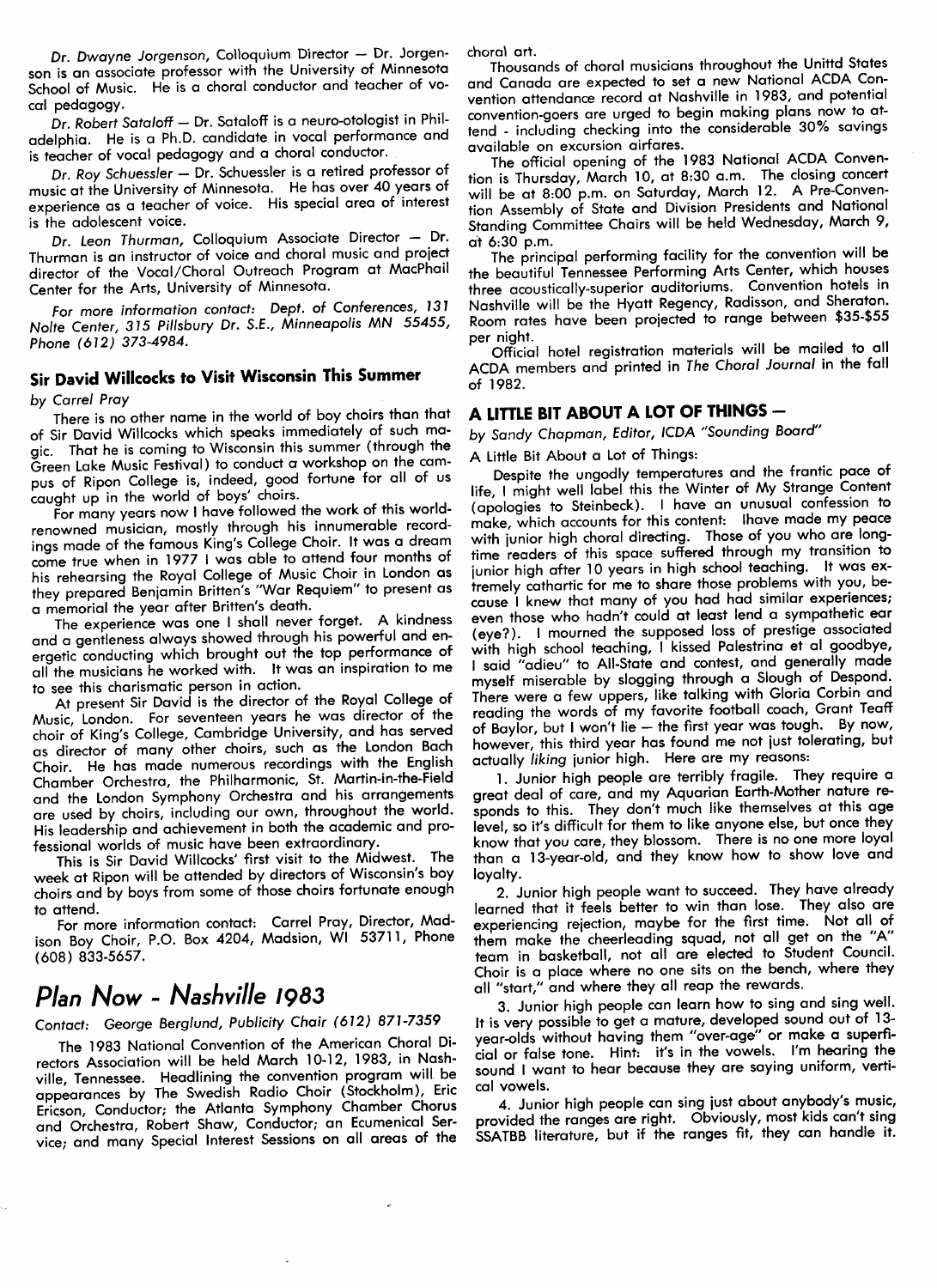Palestrina and Viadana and Bach are back in my stable of doable composers. You can have musical integrity at any level. Now if the publishers would just wise-up to that. I`m so sick and tired of all this up-beat, happy-time, assembly-line SAB stuff that I am ready to york. ("York" is my friend Sally's word meaning ''to emcee.")

5. There is less pressure involved in junior high teaching. I realize that a lot of pressure in choral directing is self-imposed, but I like being home at night, and I enioy working with the Resident Tenor's All-State quartets because I want to instead of because I have to, and I learn from being able to judge rather than be judged at contest. Note that I didn't mention having more free time; my time is constantly being eaten (just like the little blue guys in Pac-Man) by other worthy concerns. I also have yet to learn to form the word ''No."

6. Junior high people are easily educated to what is good and what is not. They soon learn that a challenge is more interesting than an easy pop tune, and the "real" music is worth the effort. My singers beg to sing the hardest stuff in their folders. But I confess I cracked up over the plaintive wail of ''Mrs. C., Trueman stole my madrigals!"

7. Junior high people are neat. It's taken me awhile to admit it, mostly due to the fact that I was liking teaching junior high before I realized it. I worry, because I suspect you're not supposed to like it. My birthday roses, dead as they are, are still on the mantel at home simply because dead roses, given lovingly by a bunch of junior high kids, are better than live just-about-anything-else.

# The Choral Rehearsal . . .

# Some Principles to Consider

## by Dr. John M. Cooksey, Memphis State University Reprinted from Tennessee CDA Newsletter

I was asked to present some of my ideas about choral rehearsal procedures to some California music educators a few weeks ago, and in the process of preparing for the presentation, I devised a short list of choral rehearsal principles which I would like to share with you. All of us know how challenging it is to make each rehearsal meaningful, challenging, and exciting to our singers. This is especially true when one works with junior and senior high school young people. Perhaps some of these thoughts will give added perspective to the ''dynamics" of choral rehearsing and aid you in planning more efficiently for future rehearsals.

- 1. Approach the music from both an emotional and intellectual standpoint. Students must be challenged in both areas.
- 2. Make the rehearsal more than a rote-learning exercise or an entertainment session.
- 3. You must make your singers aware of the musical elements which are essential to making it all come alive. The educational benefits can be enormous. Approach the score from an analytical point . . . then learn to convey its meaning and sense by breaking it down into understandable elements and parts for your students. Rehearse the music in terms of its vital elements:
	- I. Tonal Considerations tone quality, color.
	- 11. Textual Considerations type of text, meaning, setting (melismatic or syllabic), patterns of stress for syllables, word sense and stress.
	- III. Technical Factors melodic, harmonic, rhythmic structure, texture.
	- IV. Interpretive Factors tempo, phrasing and nuance, dynamics.
- V. Stylistic Factors major features of style, historical, treatment of text and musical elements, and relative importance of these factors, performance practices.
- VI. Formal Factors elements of repetition and contrast, climax.
- 4. You must pinpoint problems in the score, then set up priorities/strategies for solving those problems. Consider the following areas:
	- 1. Tonal Problems quality of sound, color, range, tessitura.
	- 11. Textual Problems pronunciation, enunciation, projection of textual meaning, compatibility of text and music, syllabic stress, word sense and stress.
	- III. Technical Problems blend, balance, intonation, attacks, release, melodic (pitch, intervallic problems), harmonic (difficult chords, non-harmonic tones), rhythmic (note values, difficult patterns, etc.).
	- IV. Interpretive Problems tempo, phrasing, dynamics.
	- Stylistic Problems historical, idiomatic treatment of text, musical elements, performance practices.
	- VI. Problems with form delineation of text and musical elements (repetitions, contrasts, climaxes).
- 5. Make something ''musical'' happen in each rehearsal with each piece. MIX drill and emphasis on musical expressiveness. Learn notes, but also work on:
	- 1) dynamic variations tonal intensities, energy.
	- 2) shaping the phrase  $-$  nuance involves dynamic/textual inflection, intensity. A small amount of this CAN be done in the first rehearsal on a new piece of music.
	- $3)$  textual meaning and articulation  $-$  chanting with proper inflection as students learn the notes, etc.
	- 4) deriving proper intensity, color in the sound  $-$  this comes as a result of textual understanding and psychological/physical ''preparedness."
	- 5) making the most out of repetition and contrast.
- 6. Ask the students specific questions about what is happening in the choral rehearsal.  $-$  Which part is too loud?  $-$ Sopranos, are altos in tune? — What is the dynamic level required?
- 7. The students should know and understand the meaning of the text. 1) It is discussed in class; 2) The text is read silently or aloud; 3) Word nuances (subtleties) are discussed; 4) Emphasis is placed upon how to convey textual meaning  $-$  the importance of feeling and emotion is discussed/acted upon.
- 8. The director is constantly concerned with the ''Why" of the performance. You are talking about the composer's intent, the period, the style. Ex. It is written this way because - The composer wishes to heighten the effect of this word/phrase by providing contrasts in tempo and dynamics.
- 9. There is no short cut to musicality. Students MUST BE TAUGHT the basics of music theory. They must learn to READ music notation, understand its meaning and sight sing. Music theory must also be taught within the context of learning new music, and refining music already learned.
- 10. Students must be held accountable for their own learning in choir. They should be tesfed on their knowledge of music theory and whether or not they can perform the music the choir is learning.
- 11. The conductor is THOROUGHLY PREPARED for each rehearsol. Each session has focus/is well paced/and NOT IM-PROVISED. Something new is learned/understood each day. New subtleties are experienced by everyone!
- 12. The conductor informs students of the PURPOSE for all vo-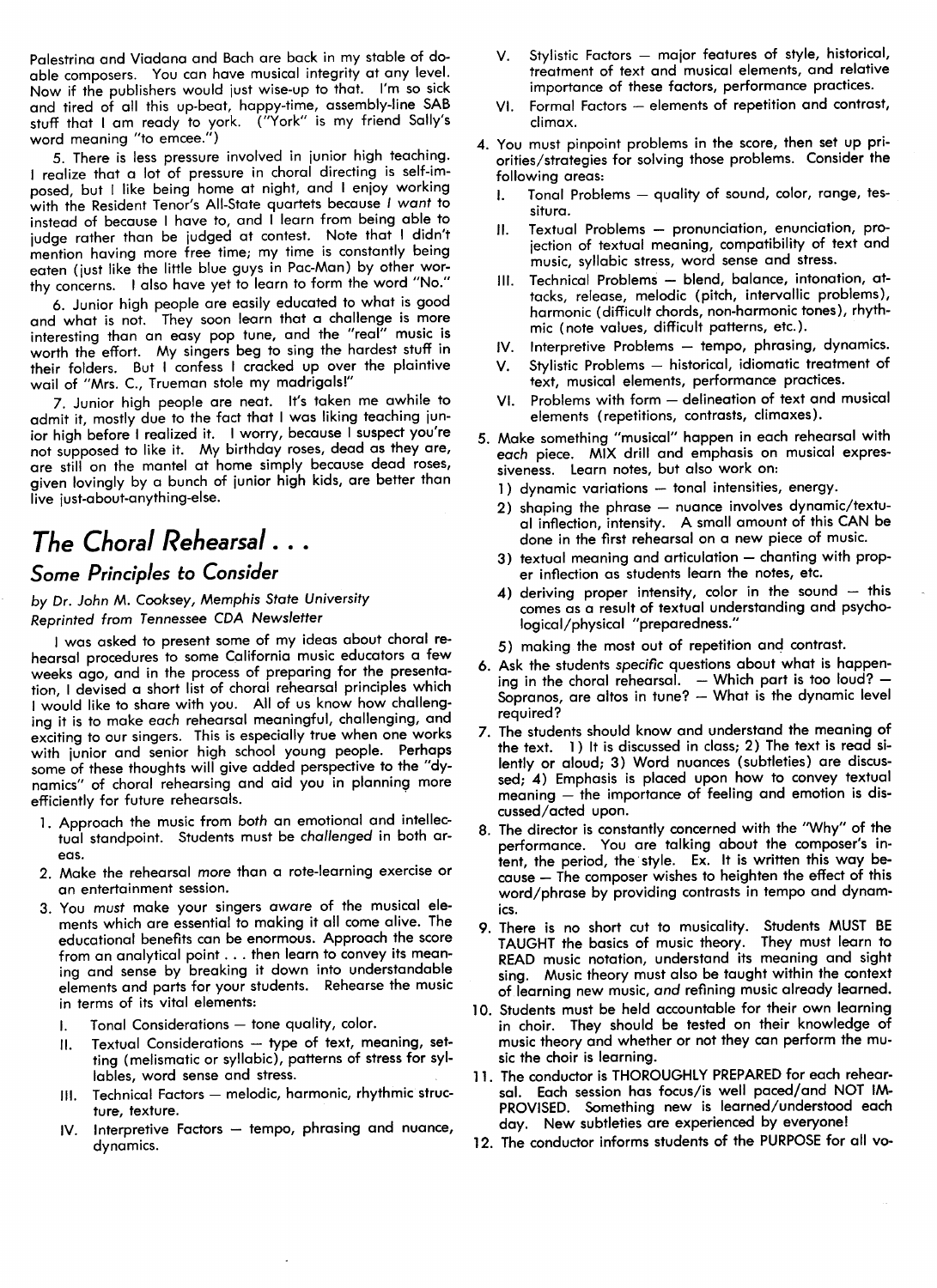calises.

- 13. The purpose for drill/repetition is always clear. The teacher doesn't iust say, ''Do it again.'' When the teacher stops
- the choir, he/she gives the reason for doing so, for example.
- ]4. The conductor consistently TUNES the choir, and is SPEcl-FIC in identifying places where pitch problems occur.
- 15. The conductor talks as little as possible during the rehearsal. Feedback is brief and succinct.
- 16. The conductor uses imagery to achieve certain musical re. sults.
- 17. The conductor uses modeling techniques as the choir rehearses. He/she demonstrates correct ways of performing certain aspects of the music.
- 18. The conductor provides POSITIVE reinforcement whenever possible.
- ]9. Don't be afraid to challenge the group, but be careful not to frustrate them by demanding too much too soon. It is
- also better to be conservative in the choice of literature than to give them pieces they can not perform adequately enough.
- 20. Vary pacing according to the group mood. Ex., lF students are "hyper," channel their energies into more sing- $\mu$ ing  $-$  DON'T try to teach scale structure, for example.
- 21. For each class, get the students singing RIGHT AWAY!!!! Roll taking at the beginning of each class kills motivation, wastes valuable rehearsal time, and establishes an atmosphere of confusion.
- 22. Vary rehearsal routine for example, don't always place music reading activities at the beginning of the rehearsal.

# LITERATURE - LITERATURE - LITERATURE

# CHORAL MUSIC REVIEW

# by Boyd Bacon

Reprinted from Nebraska CDA Newsletter

Swingin' Dry Bones, SATB with piano, arr. by Ed Wells, Somerset Press EW5440, 70¢.

This arrangement, based on the traditional spiritual is 2 part, male/female a majority of the time. The last half of the arrangement is Often SATB, SSA/male or SSATBB, but with very little skip motion. The bouncy character of this piece should make this piece fun for young choirs with moderate vocal range.

Ein alter Greis (An Ancient Man) SATB a cappella, by Hans Leo Hassler, edited by Clifford G. Richter, Schott's Choral Library AP 506, 65¢.

This contrapuntal humorous piece shows an old man pursuing a young maiden in 2/2 meter. The maiden replies in 3/4 meter that she'll find a youthful husband. The English translation is quite faithful to a word by word translation.

How Firm A Foundation, SATB and Congregation with Organ; Brass and Percussion optional (4 trpts, 4 horns, 3 trbns, tuba, tubular bells, triangle and suspended cymbals), arr. by Emma Lou Diemer, Hinshaw Music HMC-527.

The Foundation tune is set for a most festive occasion, with short instrumental interludes between the verses. Verse I is unison, choir and congregation, v. 2 women, v. 4 canon, v. 5 unison with soprano descant.

Dabbling in the Dew, female voices and piano, arr. by Antony Hopkins, Alexander Broude, 65¢.

`'Dabbling in the Dew" makes the milk-maids fair is the topic for this lilting folk melody. The moderately difficult piano accompaniment supports the vocal line-Qlternating S & A sections (could be done by unison choir). Range is a 9th Db to Eb and it ends with 3 bars of solo whistle.

The Earth is the Lord's, for two part choir and piano, by Douglas E. Wagner, Beckenhorst Press BP1136. This piece, based on Ps. 24, features parts which are independent enough so as to not be easily confused by young part singers. The range is octave plus one half step, Eb to E.

On the Sunny Side of the Street, SATB with piano, arr. by Neil Johnson, Jenson 446-15014.

This is arranged with school groups in mind, similar segments have been given repeated patterns both for rhythms and voicings. It is no more complex than it has to be. Good variety comes from mixing voicings from unison to 2 part to 4 part and an interesting piano accompaniment within the abilities of the high school age accompanist.

# **MUSICALLY SPEAKING**

### by Julie Knowles

Reprinted from Nebraska CDA Newsletter

During the past year, I have made many new entries in my book "Some Incredibly Important Trivia." A few years ago I purchased a book of blank pages with that super title and try to preserve, in print, many of the wonderful expressions I hear from fellow choral directors and from reading various articles and texts. If you do not have such a book on your shelf, I would encourage you to purchase one and write your very own musical volumn. It will serve as a handy reference to "freshen up" the usual podium patter! (There's a new book of blank pages entitled: "NOTES...Music On My Mind." l'd be glad to share the address for ordering.)

Sing on tone...sing on breath...then together to achieve life.

Let your imagination work overtime.

Stand up and amaze me!

Tone must have somewhere to go. It needs direction, point and focus.

Phrasing means phonetic spelling, not the saying of words. When the phrase line carries the sounds of the words rather than the words themselves, it is possible to have good phrasing.

Singers need length in their instruments.

Polish your articulators.

You may stand!!

Lift it up on the breath in a sense of ioy.

If there is no sound, I am like a potter without clay.

Very quietly, but just as rhythmic.

Tone is embedded in the idea that produces it.

Improvement starts with '1'.

If you did it the way you`ve always done it, you're going to get what you've always gotten.

Sing the right words...don't make them up!!

### WARM-UP

Some directors dispense with warm-ups claiming they have no time and are restricted by scheduling demands. Consider your warm-ups to be important and productive. Well planned warm-up procedures will prove to be time well spent.

- 1. On notes of equal value, sing an ascending and descending scale pattern on numbers, neutral syllables or solfege. When descending, have the sopranos sustain 8, tenors 5 and altos 3, until the basses arrive at 1. Listen to the blend and balance. Move up or down a half step and try it again...and again!!
- 2. Use the following pattern, (maior or minor): 1-3-5-3-I. Sing these words: One-way-we-way-one. Form the initial oo vowel of each word by rounding the lips (exage) in front of the teeth. Do the singers execute nal release of ''one" to your liking?